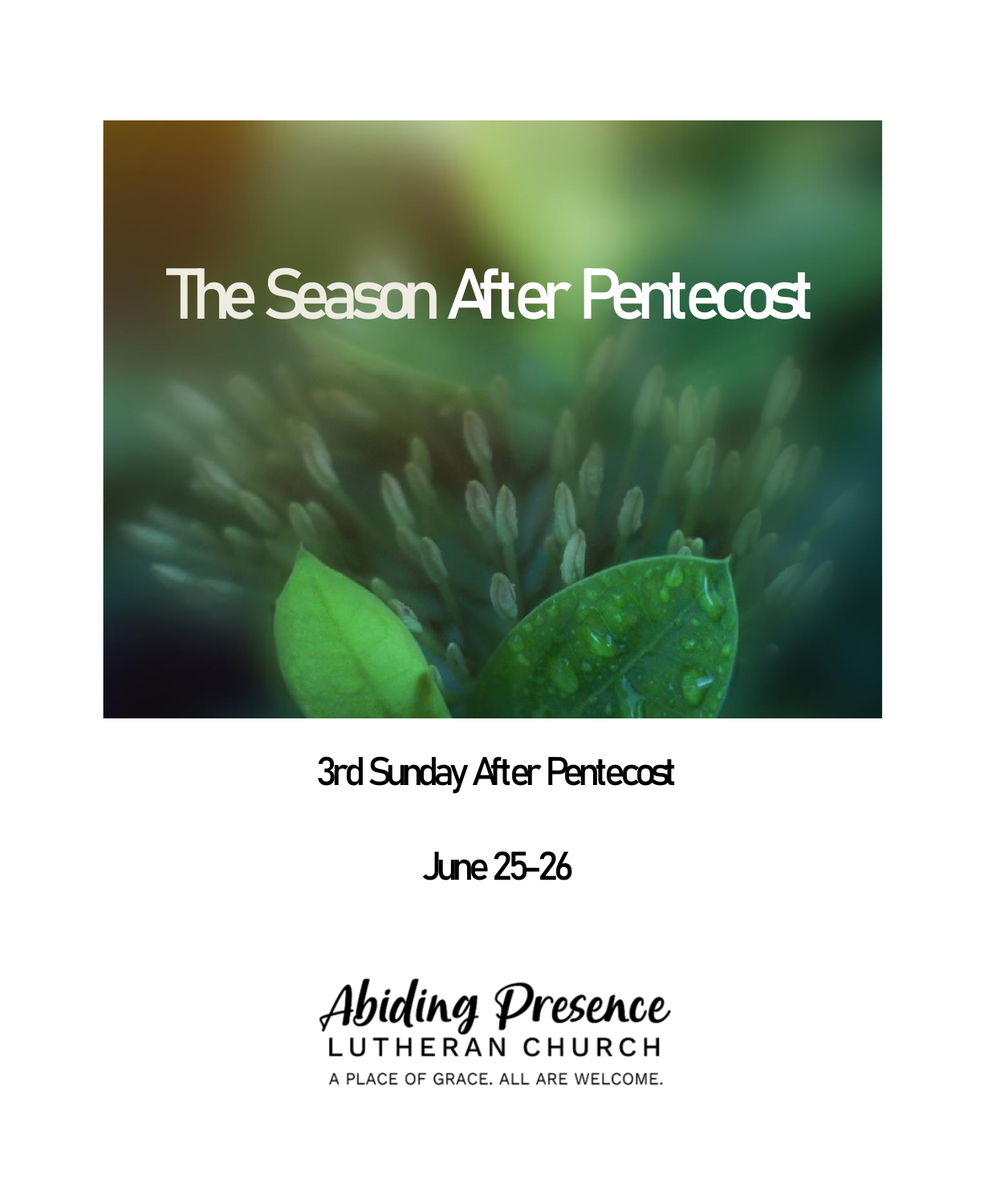# **Welcome to Worship**

*We have no good apart from God. That makes Jesus' call to follow him an invitation to freedom. This is freedom to revel in the Spirit's fruit: love, joy, peace, and patience. This is freedom to not be imprisoned by anything that would keep us from the fullness of the life God has given us. This is the path of life.*

*Taun Miner, flute*

**Prelude If With All Your Hearts** Mendelssohn/arr. C. Johnson **Adoration** Felix Borowski/arr. C. Johnson

#### *Stand*

#### **Confession and Forgiveness**

*All may make the sign of the cross, the sign that is marked at baptism, as the presiding minister begins.*

 $\mathbb{E}$  Blessed be the holy Trinity, $\pm$  one God, whose steadfast love endures forever.

**Amen.**

Let us confess our sin in the presence of God and of one another.

Merciful God,

 **we confess that we have not followed your path but have chosen our own way. Instead of putting others before ourselves, we long to take the best seats at the table. When met by those in need, we have too often passed by on the other side. Set us again on the path of life. Save us from ourselves and free us to love our neighbors. Amen.**

 Hear the good news! God does not deal with us according to our sins but delights in granting pardon and mercy. In the name of  $\pm$  Jesus Christ, your sins are forgiven. You are free to love as God loves.

**Amen.**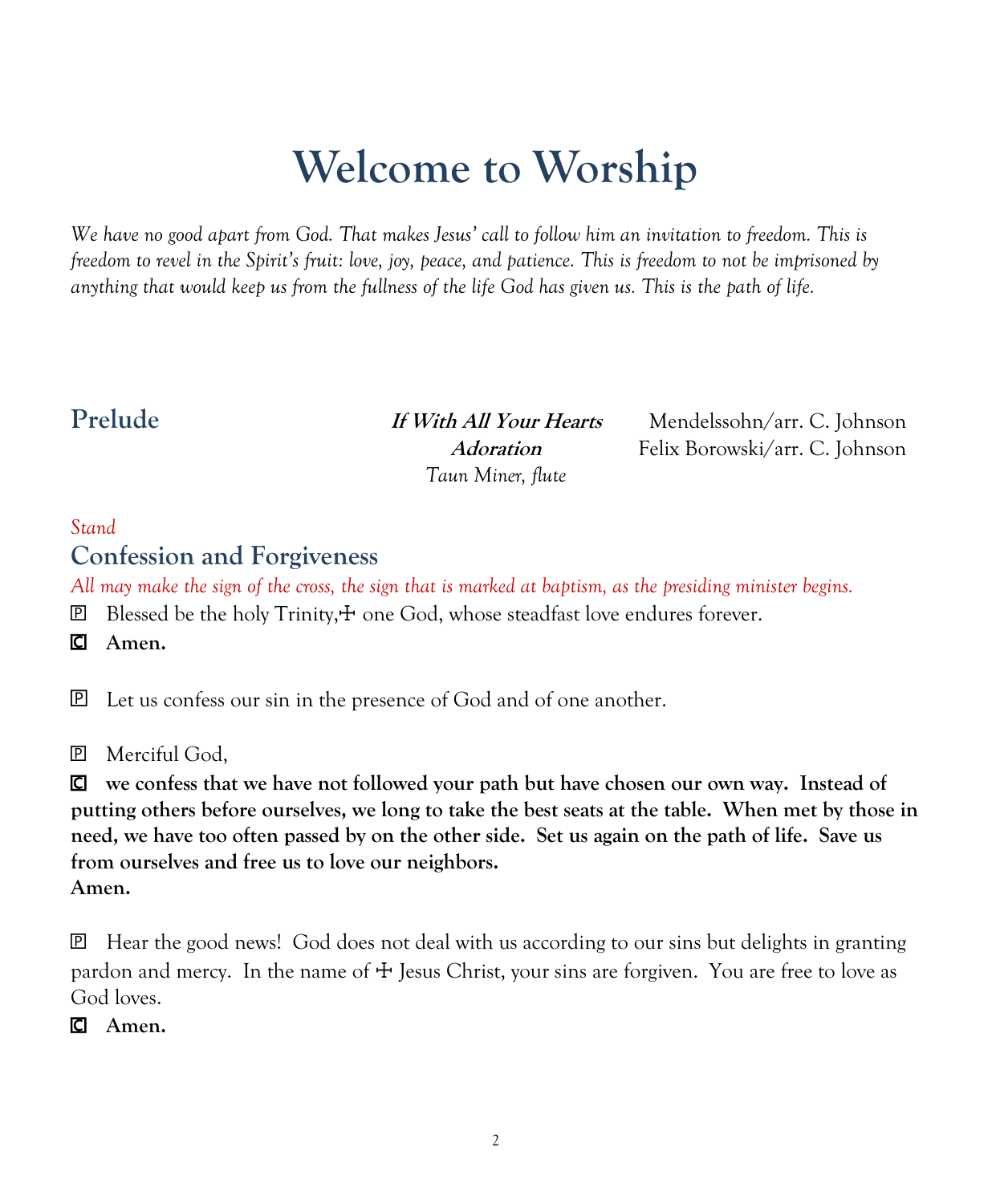#### Gathering Hymn **ELW** 770 *Give Me Jesus*





Text: African American spiritual Music: GIVE ME JESUS, African American spiritual

### *Stand* **Greeting and Prayer of the Day**

 The grace of our Lord Jesus Christ, the love of God, and the communion of the Holy Spirit be with you all.

#### **And also with you.**

 Let us pray. Sovereign God, ruler of all hearts, you call us to obey you, and you favor us with true freedom. Keep us faithful to the ways of your Son, that, leaving behind all that hinders us, we may steadfastly follow your paths, through Jesus Christ, our Savior and Lord.

#### **Amen.**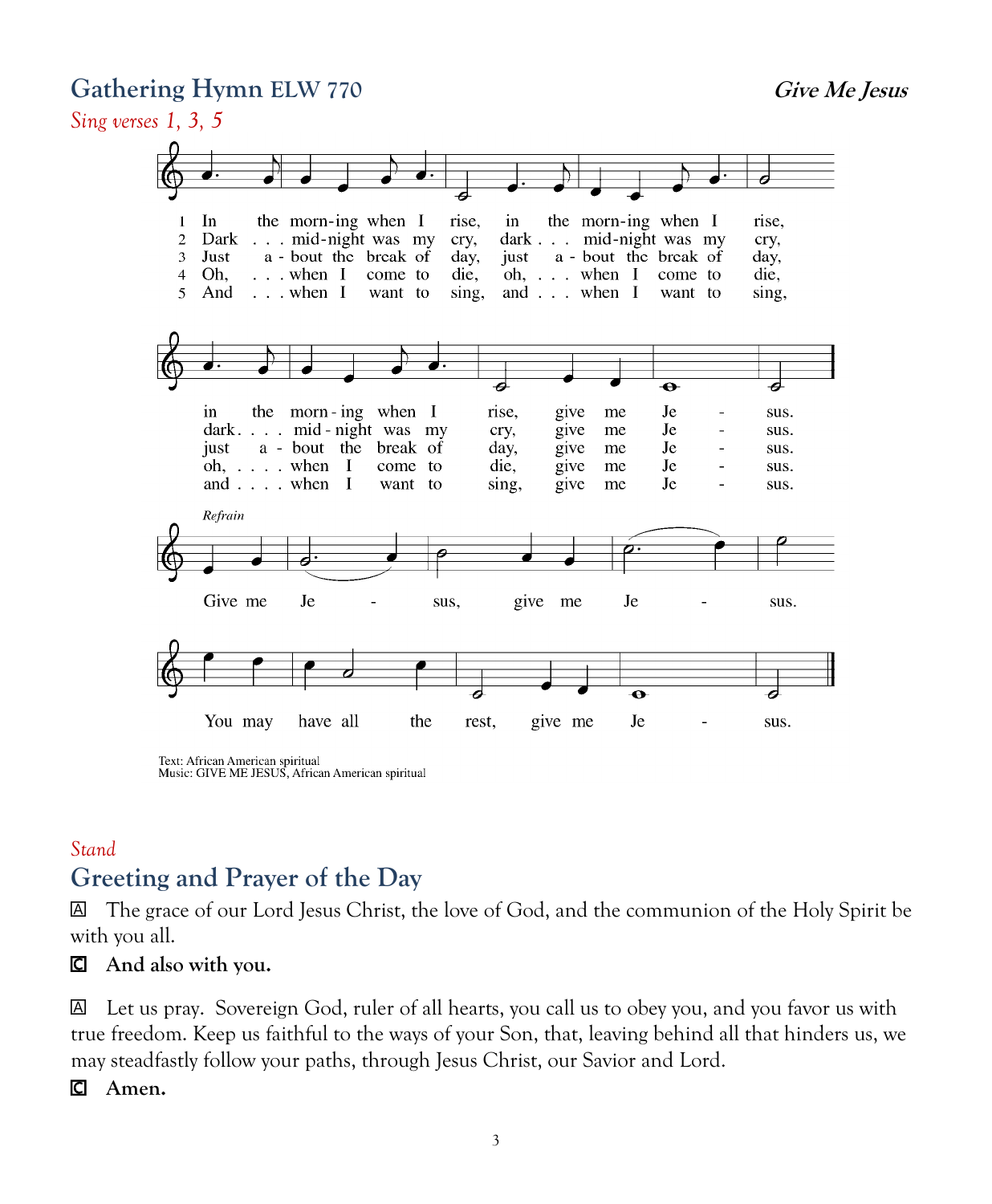#### *Sit* **Welcome and Announcements**

### **First Reading: 1 Kings 19:15-16, 19-21 Pew Bible page 285**

*In the story preceding today's reading, the prophet Elijah flees for his life to the security of God's mountain. There God reveals to Elijah that there are still other faithful people in Israel and commissions him to anoint new leaders, including his own successor, Elisha.*

- Word of God, Word of life.
- **Thanks be to God.**



Refrain text: Hal H. Hopson, and copyright © 2008 Birnamwood/MorningStar Music Publishers. Music: Hal H. Hopson, and copyright © 2008 Birnamwood/MorningStar Music Publishers.

# **Second Reading: Galatians 5:1, 13-25 Pew Bible page 948**

*For Paul, the freedom Christ gives is not permission to do whatever we want. It is the invitation to be what we could not be otherwise. The power and guidance of Christ's Holy Spirit produce a different kind of life, one marked by the fruit of this Holy Spirit.*

- Word of God, Word of life.
- **Thanks be to God.**

## **Children's Message**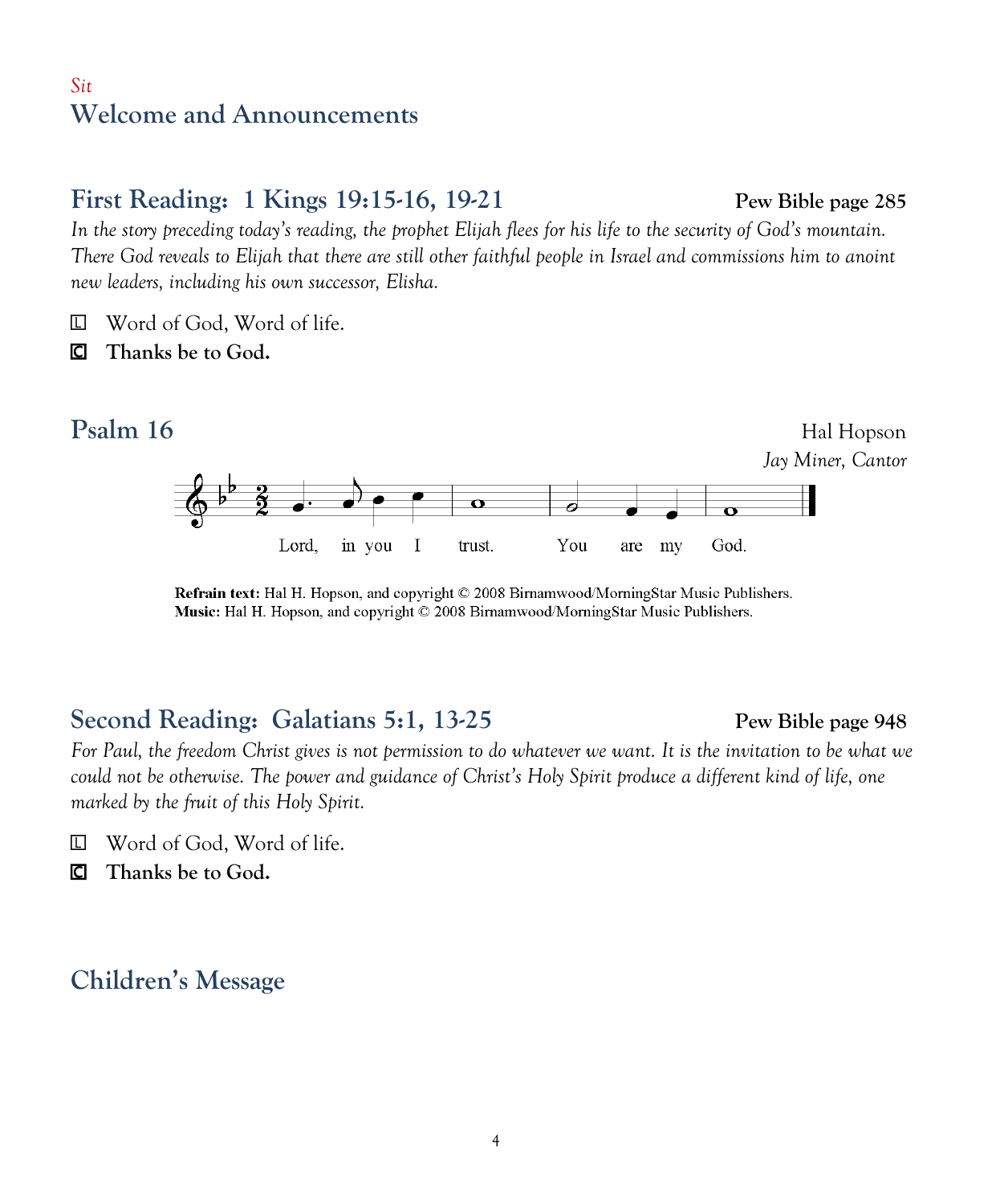#### *Stand* **Gospel Acclamation**



## **Gospel: Luke 9:51-62 Pew Bible page 843**

The Holy Gospel according to Luke, the ninth chapter.

#### **Glory to you, O Lord.**

*Jesus is unwavering in his commitment to his mission in Jerusalem and will not be swayed by pettiness. In a series of striking cases in point, he calls his disciples to a similar single-mindedness.*

The gospel of the Lord.

**Praise to you, O Christ.**

# *Sit*

**Sermon** 5:30 - Wes Cain, TLU Campus Pastor 8:30, 11:00 - Heather Hansen, Associate Pastor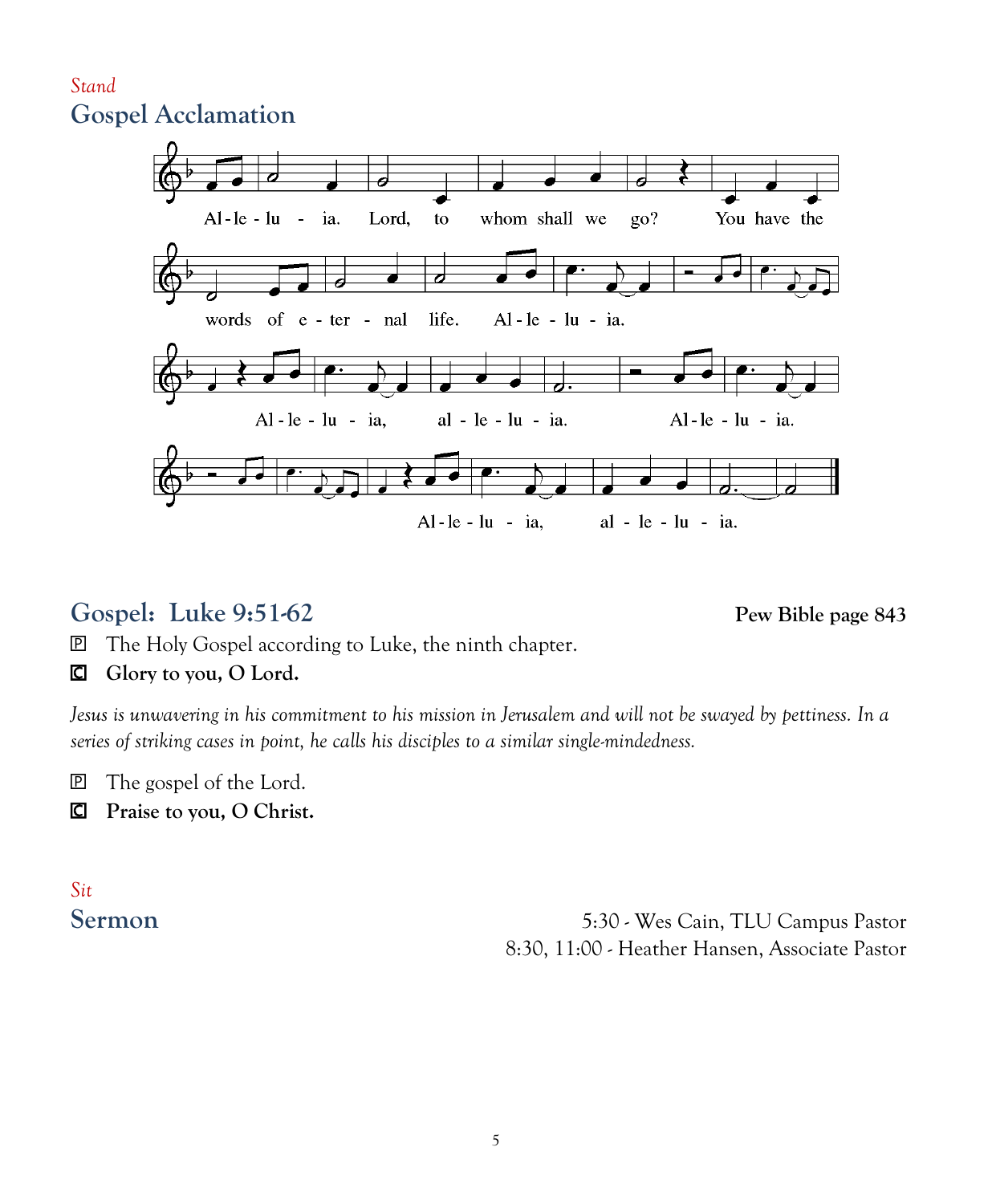#### *Stand*  **Hymn of the Day ELW 798 Will You Come and Follow Me**



Text: John L. Bell, b. 1949

Music: KELVINGROVE, Scottish traditional

FIRE OF DISTURBATION PROGRESS INC., agent. 7404 S. Mason Ave., Chicago, IL 60638.<br>Text © 1987 Iona Community, GIA Publications. Inc., agent. 7404 S. Mason Ave., Chicago, IL 60638.<br>www.giamusic.com. 800.442.3358. All rights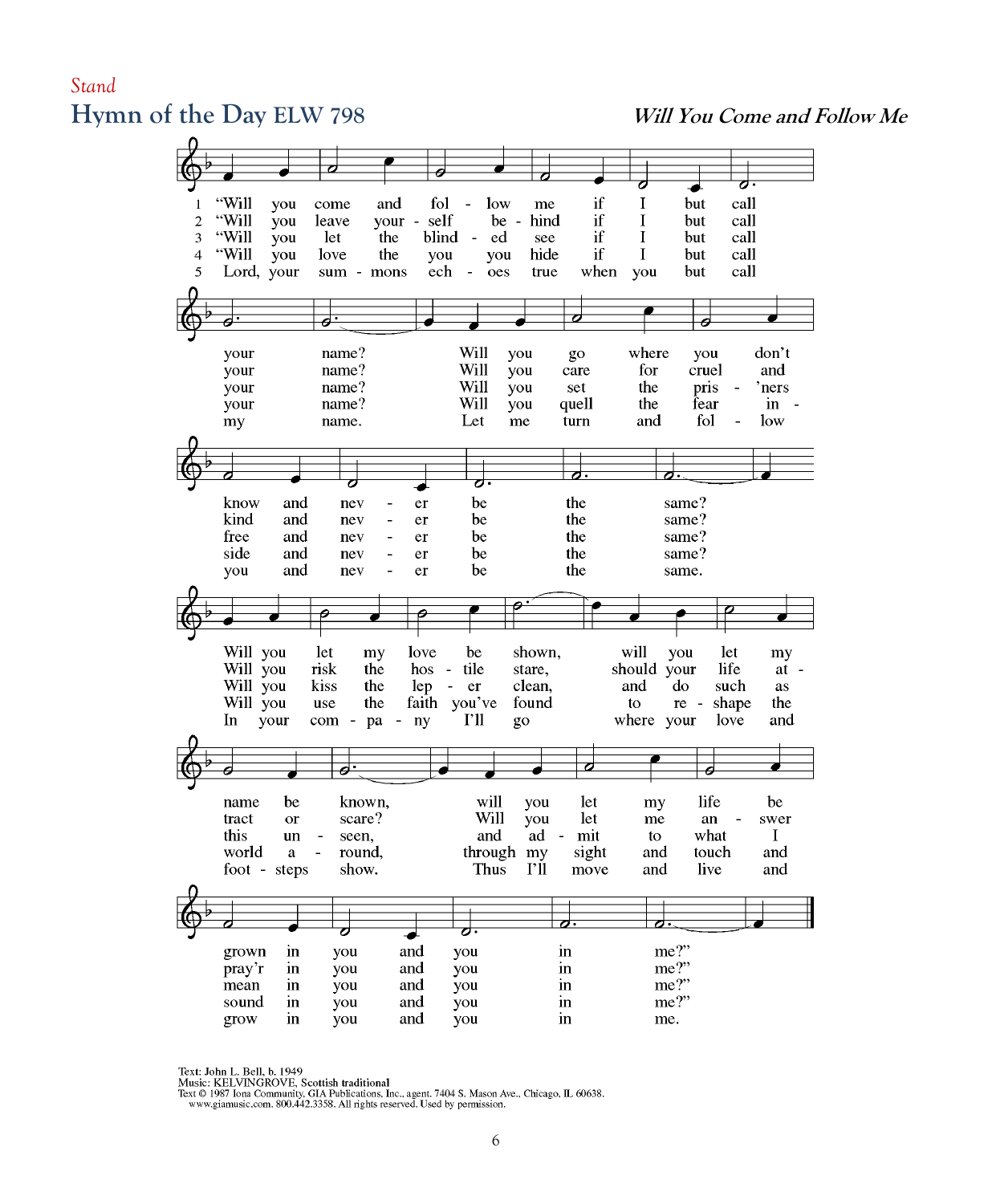# **Apostles' Creed**

Let us confess our faith using the words of the Apostles' Creed.

**I believe in God, the Father almighty, creator of heaven and earth.**

**I believe in Jesus Christ, God's only Son, our Lord, who was conceived by the Holy Spirit, born of the virgin Mary, suffered under Pontius Pilate, was crucified, died, and was buried; he descended to the dead. On the third day he rose again; he ascended into heaven, he is seated at the right hand of the Father, and he will come to judge the living and the dead.**

**I believe in the Holy Spirit, the holy catholic church, the communion of saints, the forgiveness of sins, the resurrection of the body, and the life everlasting. Amen.**

# **Prayers of Intercession**

 United in Christ and guided by the Spirit, we pray for the church, the creation, and all in need.

*Each petition ends with the response:*

God of grace,

**hear our prayer.**

 God of every time and place, in Jesus' name and filled with your Holy Spirit, we entrust these spoken prayers and those in our hearts into your holy keeping.

**Amen.**

# **Sharing God's Peace**

**P** The peace of Christ be with you always.

#### **And also with you.**

Greet one another with a sign of God's peace saying **Peace be with you** or similar words.

*Sit* **Offering Message**

**Offering Music Guide Me Ever, Great Redeemer** Dale Wood

*Jay Miner, soloist*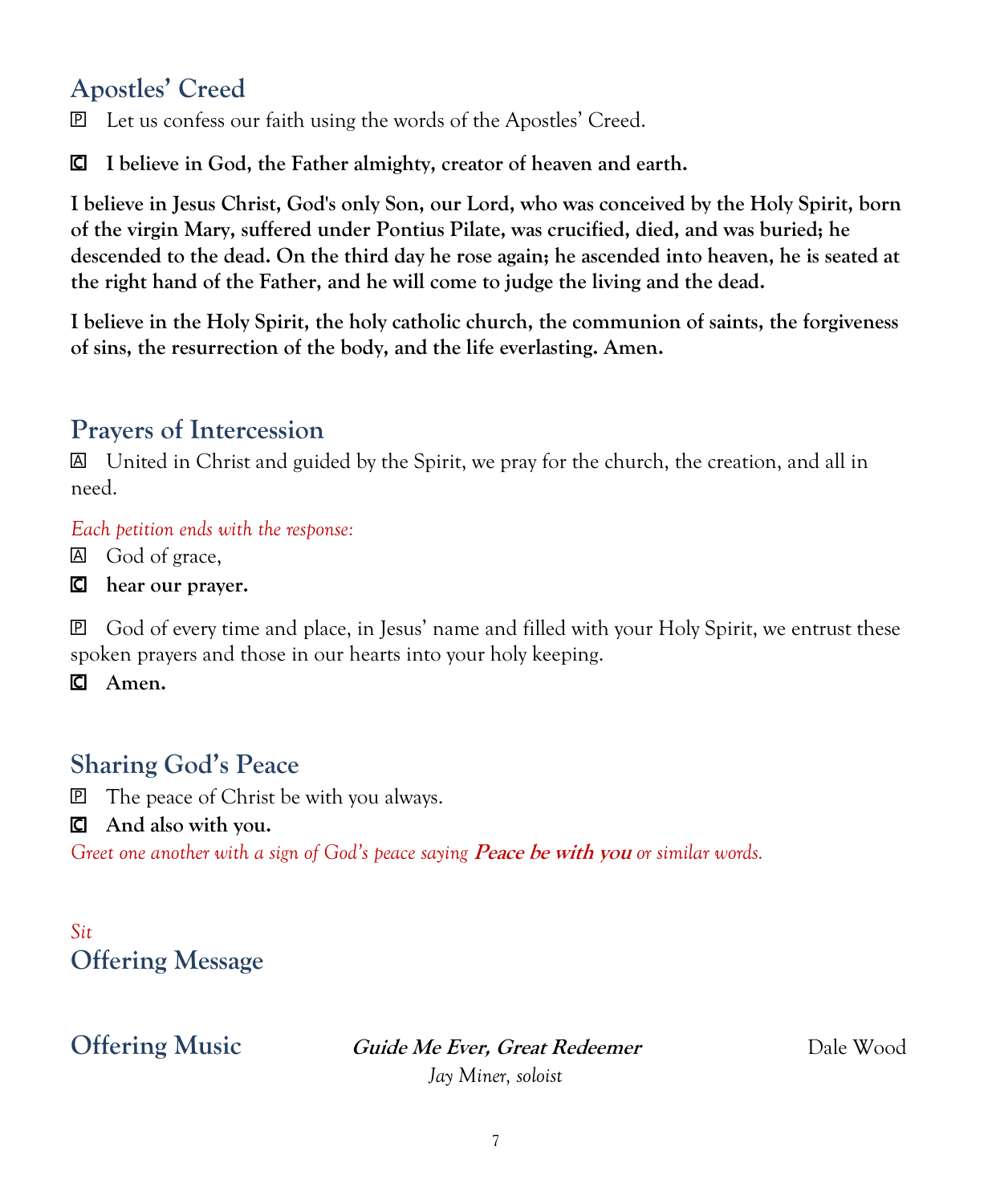### *Stand*  **Offertory Response Come Let Us Eat**

**Come, let us eat, for now the feast is spread, come, let us eat, for now the feast is spread. Our Lord's body let us take together, our Lord's body let us take together.**

**Come, let us drink, for now the wine is poured, come, let us drink, for now the wine is poured. Jesus' blood poured let us drink together, Jesus' blood poured let us drink together.**

# **Offering Prayer**

 Let us pray: God of abundance: you have set before us a plentiful harvest. As we feast on your goodness, strengthen us to labor in your field, and equip us to bear fruit for the good of all, in the name of Jesus.

**Amen.**

# **Great Thanksgiving**

- The Lord be with you.
- **And also with you.**
- Lift up your hearts.
- **We lift them to the Lord.**
- Let us give thanks to the Lord our God.
- **It is right to give our thanks and praise.**

 $\mathbb{P}$  It is indeed right, our duty and our joy, …we praise your name and join their unending hymn: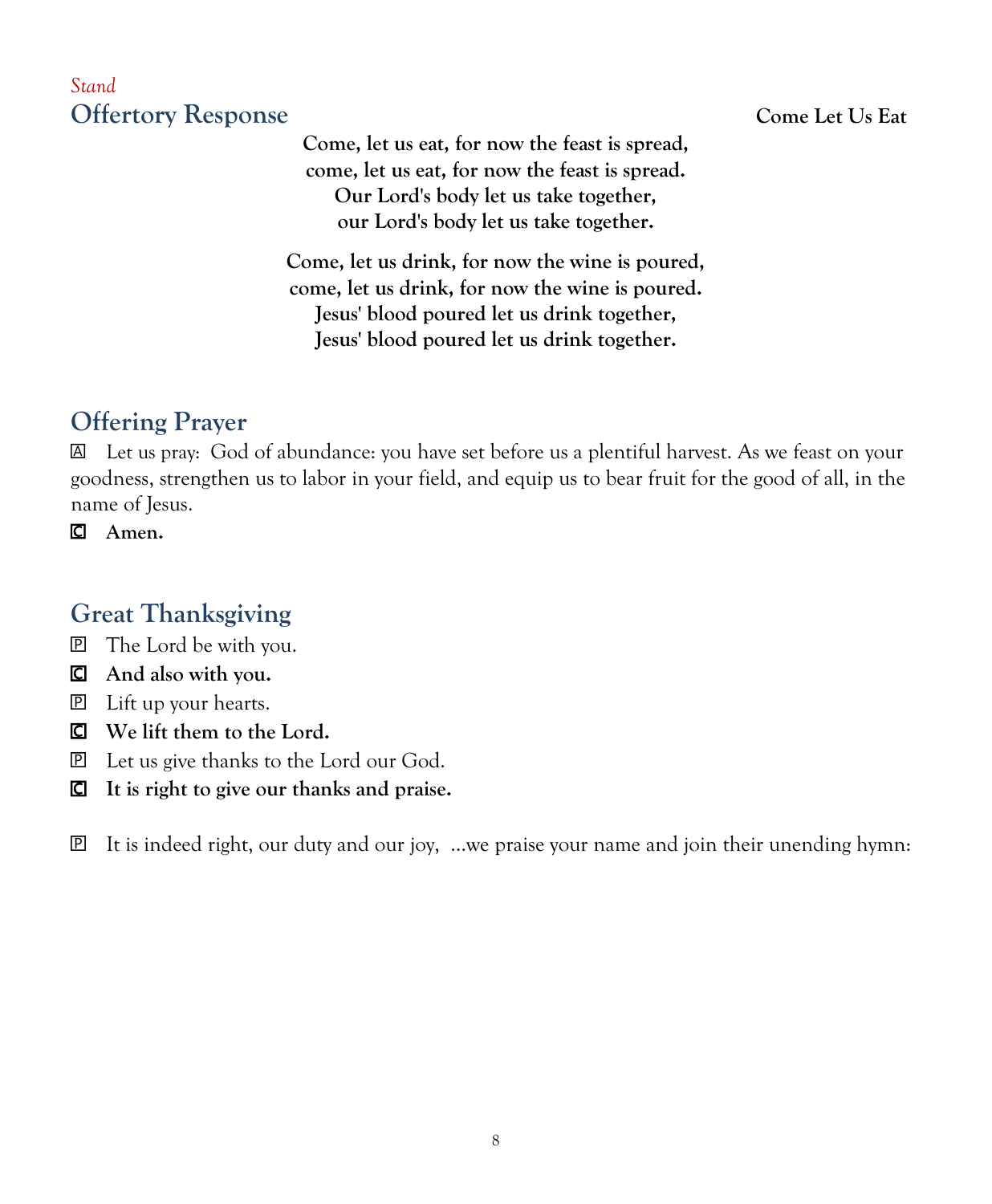#### **Sanctus**



## **Eucharistic Prayer**

 Blessed are you, O God of the universe…With this bread and cup we remember our Lord's passover from death to life as we proclaim the mystery of faith:

- **Christ has died. Christ is risen. Christ will come again.**
- **P** Bless this feast. Grace our table with your presence.
- **Come, Holy Spirit.**
- **P** Send us forth, burning with justice, peace, and love.
- **Come, Holy Spirit.**
- …we praise you, O God, blessed and holy Trinity, now and forever.
- **Amen.**

## **The Lord's Prayer**

Gathered into one by the Holy Spirit, let us pray as Jesus taught us:

 **Our Father in heaven, hallowed be your name, your kingdom come, your will be done, on earth as in heaven. Give us today our daily bread. Forgive us our sins as we forgive those who sin against us. Save us from the time of trial and deliver us from evil. For the kingdom, the power, and the glory are yours now and forever. Amen.**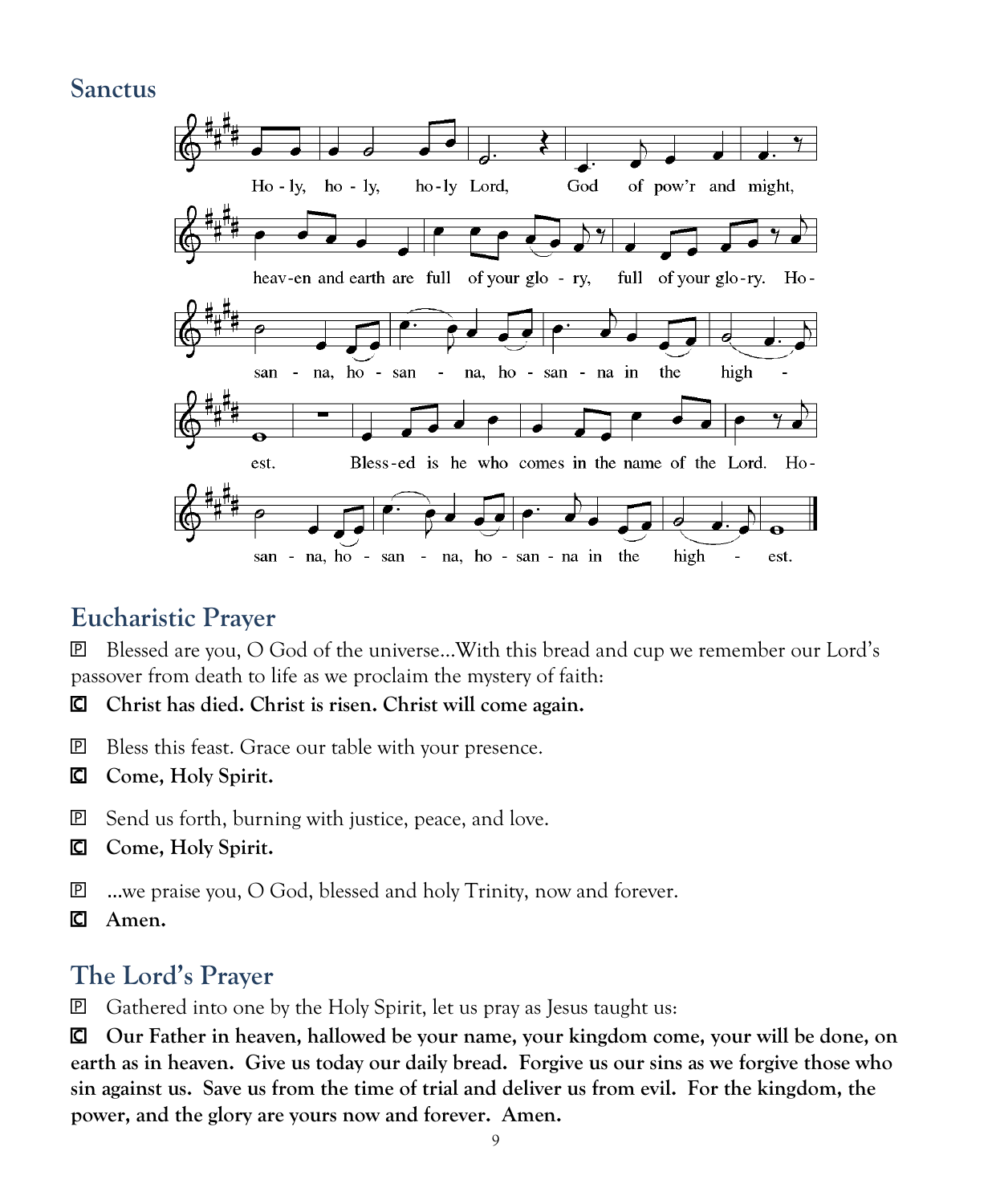#### *Sit* **Invitation to Communion**

# **Agnus Dei**



#### *Stand* **Communion Blessing**

The body and blood of our Lord Jesus Christ strengthen us and keep us in God's grace.

**Amen.**

# **Prayer after Communion**

 Let us pray: Life-giving God, through this meal you have bandaged our wounds and fed us with your mercy. Now send us forth to live for others, both friend and stranger, that all may come to know your love. This we pray in the name of Jesus.

**Amen.**

# **Blessing**

 $\mathbb E$  The God of peace, Father,  $\pm$  Son, and Holy Spirit, bless you, comfort you, and show you the path of life this day and always.

**Amen.**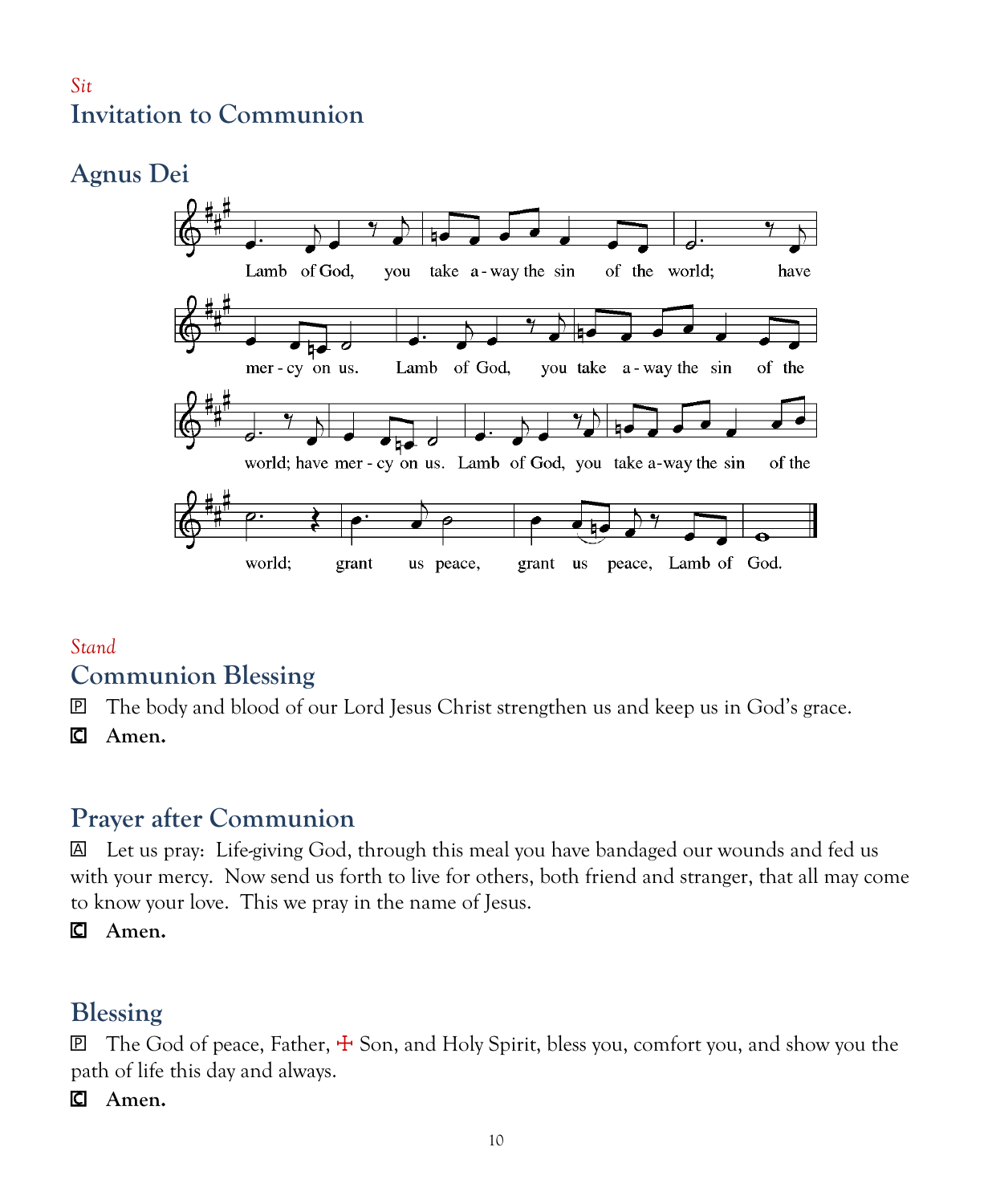**Sending Hymn ELW 815 I Want to Walk as a Child of the Light** d I want to walk as a child of the light. want  $\mathbf{1}$ I to  $\overline{c}$  $\bf{I}$ want to  $see. . .$ the bright-ness of God.  $\bf{I}$ want to  $\overline{3}$ I'm look - ing for  $\ldots$ the  $com - ing$ of Christ.  $\mathbf{I}$ want to ಕ fol - low Je God the give  $\overline{a}$ sus. set stars to look Clear Sun at Je  $\overline{\phantom{a}}$ sus. of righ - teous - ness, be with Je sus. When we have run . . . . with <u>d.</u> light to the world. The star of life my is Je sus. ÷, shine on my path, and show me the way to the Fa ther. Ĭ. pa - tience the race, we shall know the joy of  $_{\rm Je}$  $\overline{a}$ sus. Refrain him there all. The night and the In is  $\mathbf{n}\mathbf{o}$ dark-ness at ਰ day are both a - like. The Lamb is the light of the  $cit - y$ of God. Shine in my heart, Lord Je sus. ÷,

### **Dismissal**

- Go in peace. Love your neighbor.
- **Thanks be to God.**

# **Postlude Allegro** G. F. Handel

*Shelbie Simmons, organ*

Text: Kathleen Thomerson, b. 1934 Music: HOUSTON, Kathleen Thomerson<br>Text and music © 1970, 1975 Celebration